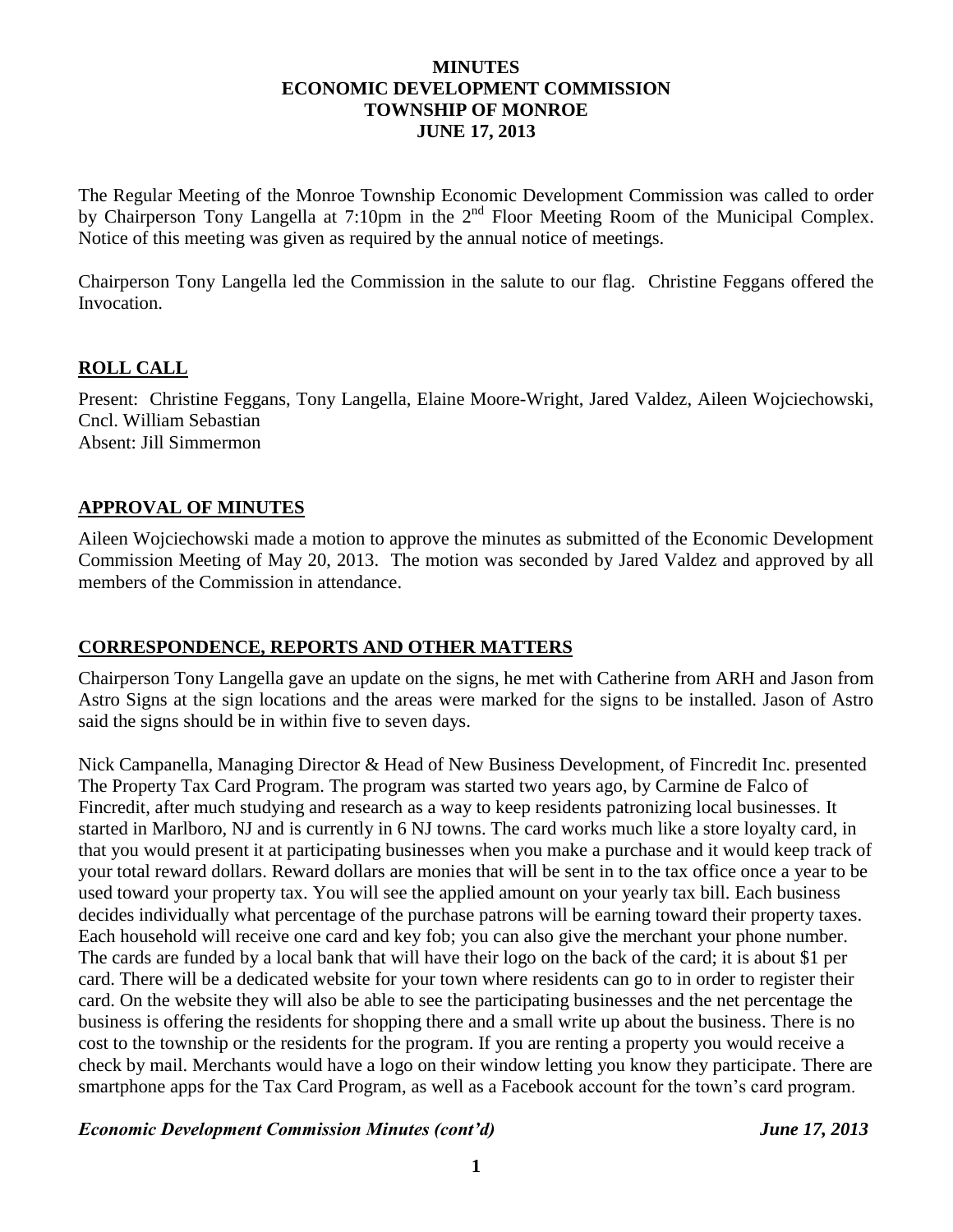# **CORRESPONDENCE, REPORTS AND OTHER MATTERS** *(cont'd)*

Fincredit would receive 25% of all proceeds. There are three card reader options a magnetic card reader is around \$160, they can re-program a merchant's old credit card terminal for around \$30, a magnetic card reader that attaches to the computer for around \$30. Merchants can also log onto a dedicated website and enter the card number and transaction information. The merchant is paying for the card reader if they choose to purchase it and there is a \$10 a month fee. The merchant can decide the percentage of the discount to the customer and they can change it whenever they like, you can also tailor it to fit your business if items need to be excluded. Merchants also are not locked into a contract and can cancel at any time. Fincredit will come to any town events to market and promote the program. Aileen asked about the tax office programming and Nick clarified that they work with the current program of the tax office, so there is no new or additional programming, costs, or labor, for the tax office. Residents will receive an email after each transaction. Jared asked if the businesses in the towns where the program is active, were seeing increase in sales, Nick said that they have seen an increase. Jared also asked for a list of merchants in Marlboro to be able to visit them and ask about the program. Tony asked what the downside of the program was Nick spoke of discounts being missed or someone not registering the card before using it to shop, which is corrected once they register their card.

Jared asked if there is a right town for this program, Nick replied that it is good for any town but especially those with businesses that are competing with businesses in neighboring towns. Cncl. Sebastian asked if there was a contract for the town, Nick said there are no contract or cancellation fees. Aileen asked if the Fincredit was a large company or if they have a close relationship with the towns, Nick assured that they are a small personable company. They also come in to the community and visit with senior residents to explain the program and help register them. Christine Feggans asked if the company had an event for the town, Nick said that they would come to events but would not host any. Tony asked each member their thoughts about the program. Christine said how much she liked the program since it would help smaller businesses market themselves as well be on the website. Aileen, Cncl. Sebastian, Jared and Elaine all agreed it was a good program.

Tony and Jared were asking each member to get 2 or 3 choices for solicitation of new businesses. This was postponed for a month until the Tax Card Program is discussed with Council. Tony and Jared will prepare a letter that can be sent to the new businesses.

Tony asked Cncl. Sebastian to explain the town PILOT tax incentive program. The **P**ayment **I**n **L**ieu **O**f **T**axes program is similar to a tax abatement in the fact that you pay less tax, however the business would pay the local tax but not the school or county taxes. The PILOT program has to be approved by the state and meet their criteria.

# **ROUNDTABLE**

Aileen brought the spotlight on business sign-up sheet that was filled out at the music fest to get the next business that is to be spotlighted.

Christine spoke about the Monroe Business Association chat and chew that was held and about 75 businesses attended. She was representing the EDC and said that the people were excited about the event and would like to have more social events for businesses.

Jared suggested going to other Tax Card Program towns to talk to the merchants about the program, if it seems that Monroe Township is interested.

## *Economic Development Commission Minutes (cont'd) June 17, 2013*